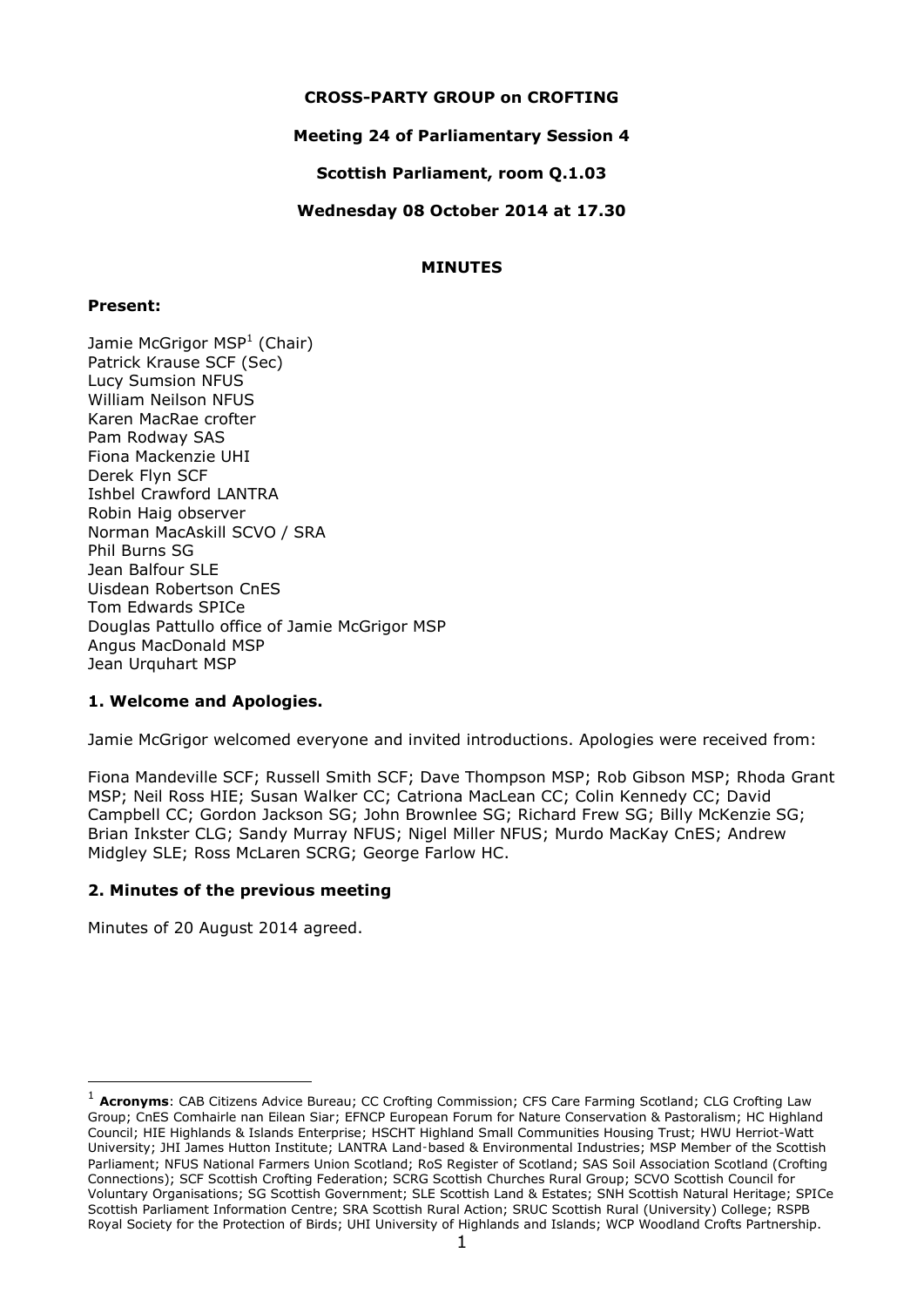# **3. Matters arising**

All Actions completed.

# **4. Scottish Rural Parliament**

Norman MacAskill, a member of the board of SRA, the incorporated body organising the Scottish Rural Parliament (SRP), gave a presentation outlining the progress made towards the first national meeting of the SRP.

The name Parliament is ancient and refers to a place to talk. It is not representative, but participatory. Anyone can attend and raise topics for discussion.

Preliminary events have been held all over Scotland and the main national event will be held in Oban from  $6<sup>th</sup>$  to  $8<sup>th</sup>$  November. It is anticipated that the national event will take place biannually so there will be one, somewhere, in 2016.

The Cabinet Minister for Rural Affairs, Richard Lochhead, is very supportive and the idea of a Scottish Rural Parliament was in the SNP manifesto. There is £200,000 of Scottish Government funding. Whilst being supportive the Scottish Government have not been interfering in any way; this initiative is independent of the Scottish Government but is useful to them. Scottish Rural Action (SRA) was formed to manage the preparation of the SRP.

Headline topics that have been identified through online consultation, twitter and the preliminary events are: local business; transport; broadband provision; environment and natural resources; land-use and planning; health and social care; and community leadership. The consideration of young people will cut across all of these topics.

Until recently Norman managed the Scottish Rural Network through SCVO.

Rural always seems to be a subset, rarely the main, but it does have a collective identity; it has been referred to as a "dis-aggregated city". "Rural proofing" has been resisted as rural should be seen as mainstream - though it isn't as yet.

The idea of Rural Parliament has proven success in 22 European countries.

#### *Discussion*:

Even though it has a high percentage of land mass being rural, Scotland is more urban than other UK nations in that a higher percentage of its population lives in cities.

Young people were not put forward as a topic in their own right by participants. Transport was put forward as the number one issue, as always.

'Rural proofing' seems to be quite difficult to implement practically. There needs to be more structured rural proofing. This could perhaps be an outcome of the SRP that there should be ingrained, informal implementation rather than official 'box ticking'. The SRP will raise awareness. And not just about remote areas and islands; rural communities exist 10 miles from a major city.

There has been a mixed reception to the concept of SRP. The West Highland Free Press for example dubbed the board as "self appointed blowhards" (*sec: this caused amusement*).

Originally the chair was John Watt but he had to step down when appointed to the Land Reform Review Group. The board then appointed John Hutchison, for whom there has been total support. He has proved to be an excellent chair and has produced great results. He gave an excellent briefing to the Scottish Parliament's Rural Affairs committee, along with SRA staff member Emma Cooper. The committee have asked for feedback from the national event in November. They considered going to Oban en masse but decided not to in case it would be perceived to be interfering.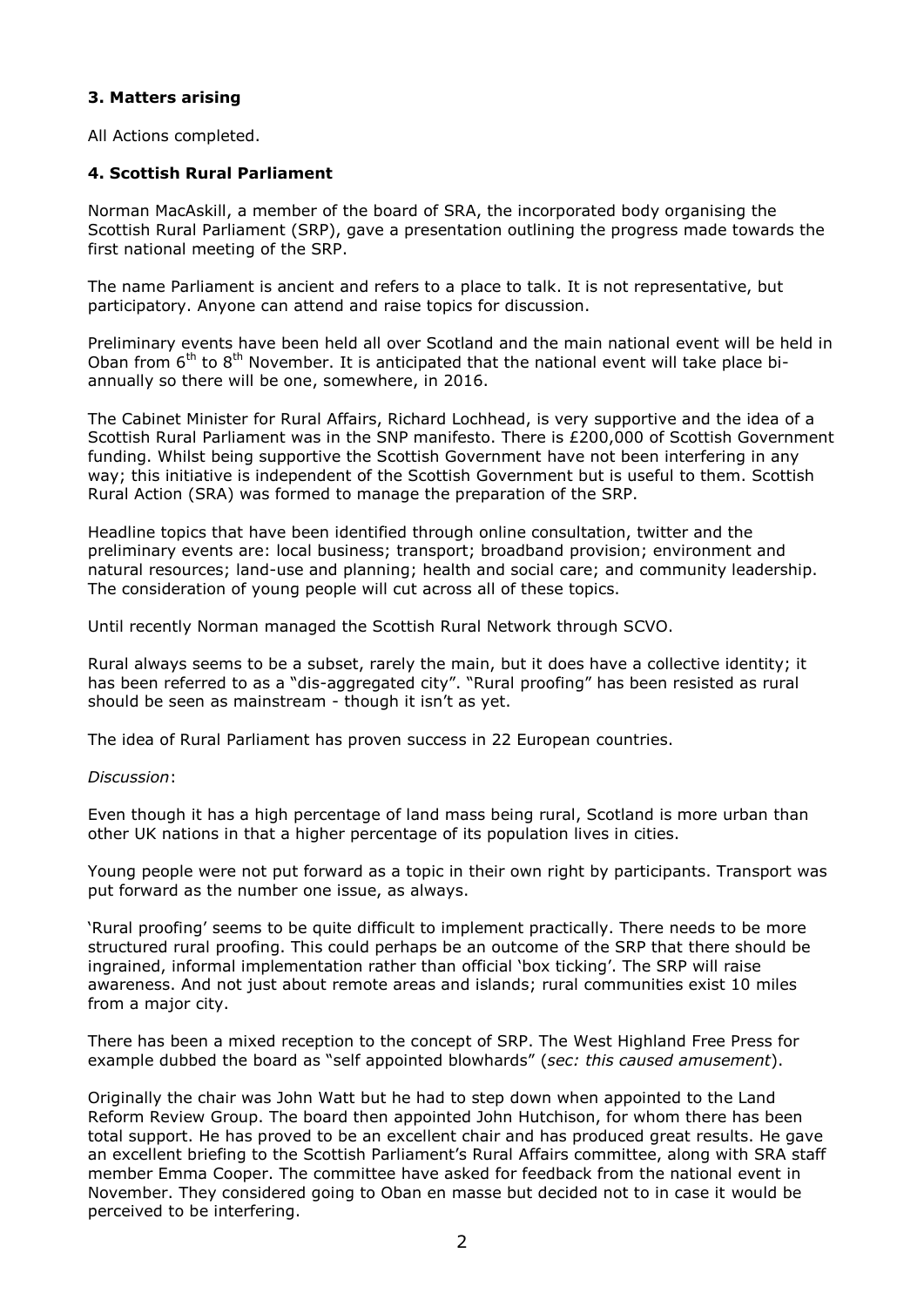What other routes are there to the Scottish Government? There has been close contact with Scottish Government civil servants who will participate in November and it is very important to maintain this relationship. Richard Lochhead is very interested, influenced by the Swedish model (*sec: this caused amusement*).

Housing is a very important rural issue, why is it not one of the headline topics? Housing is included in Land-use and Planning.

It is intended for there to be 400 participants in Oban in November, at least 300 of whom will be from rural community groups. It is important to not just have the "usual suspects" attend. There is an online registration process. There have been over 400 registrations so far and there will need to be some intervention to ensure a fair geographic spread and sectorial representation.

Does rural poverty figure on the agenda? Yes, SRUC produced a report which was presented to the cross party group on rural policy. It noted that the Scottish Index of Multiple Deprivation doesn't work well in the rural situation. It was an excellent report and undoubtedly will be referred to in the SRP. It's not an agenda item as such but will inevitably be discussed.

Crofting Connections (*Sec: an SAS / SCF project*) needs to be included but it is difficult to fill in the registration. Yes Crofting Connections will be included; the registration process necessitates individuals filling in the registration, not the group. There may be some funding support for transport and subsistence.

In the Health and Social topic area the difficulty in procuring local GPs will be discussed. It is difficult to understand why this has gone so wrong. Perhaps it comes from medical schools, the lack of encouragement to become a rural GP.

## **5. Croft House Grant Scheme**

The SCF have written to the Minister, Paul wheelhouse, on the Croft House Grant Scheme (circulated before the meeting). In the letter SCF suggested that there needs to be an increase in funding of the scheme. A response from Scottish government has been that there is a review of the scheme going on currently and, without anticipating the result of the review, there seems no reason to not support a "reasonable increase".

Has the scheme kept up with inflation? No. There has been no revaluation of the scheme since its inception in 2004. The rates set at the time (£22,000, £17,000 and £11,500, geographically targeted) were based on the old Crofter Building Grant and Loan Scheme (CBGLS) which itself had not been uprated since 1986. At that time, according to research carried out by Professor Mark Shucksmith for the Scottish Crofters Union, it covered 82% of average total building costs. A study by the SCF in 2008 showed that it covered 14% of average costs (based on an average cost of building a small house in the Highlands and Islands of £125,000). Since 2008 the cost of building has of course risen.

The Scottish Parliament's Rural Affairs and Environment Committee carried out an Inquiry into Rural Housing in 2008. In their 5<sup>th</sup> Report dated May 2009, they stated:

"The Committee calls for the reinstatement of the loan element in croft house assistance, recognising that the pre-existing method appeared to be cost-effective and that alternative sources of credit may no longer be readily available. We also call for the grant element to be increased to reflect inflation within the building industry over recent years."

Scottish Government has as yet not responded to this. Do they intend to?

Scottish Government will respond to the committee after it has completed its review and consultation. The consultation should come out at the end of the year and will be for the usual 12 weeks.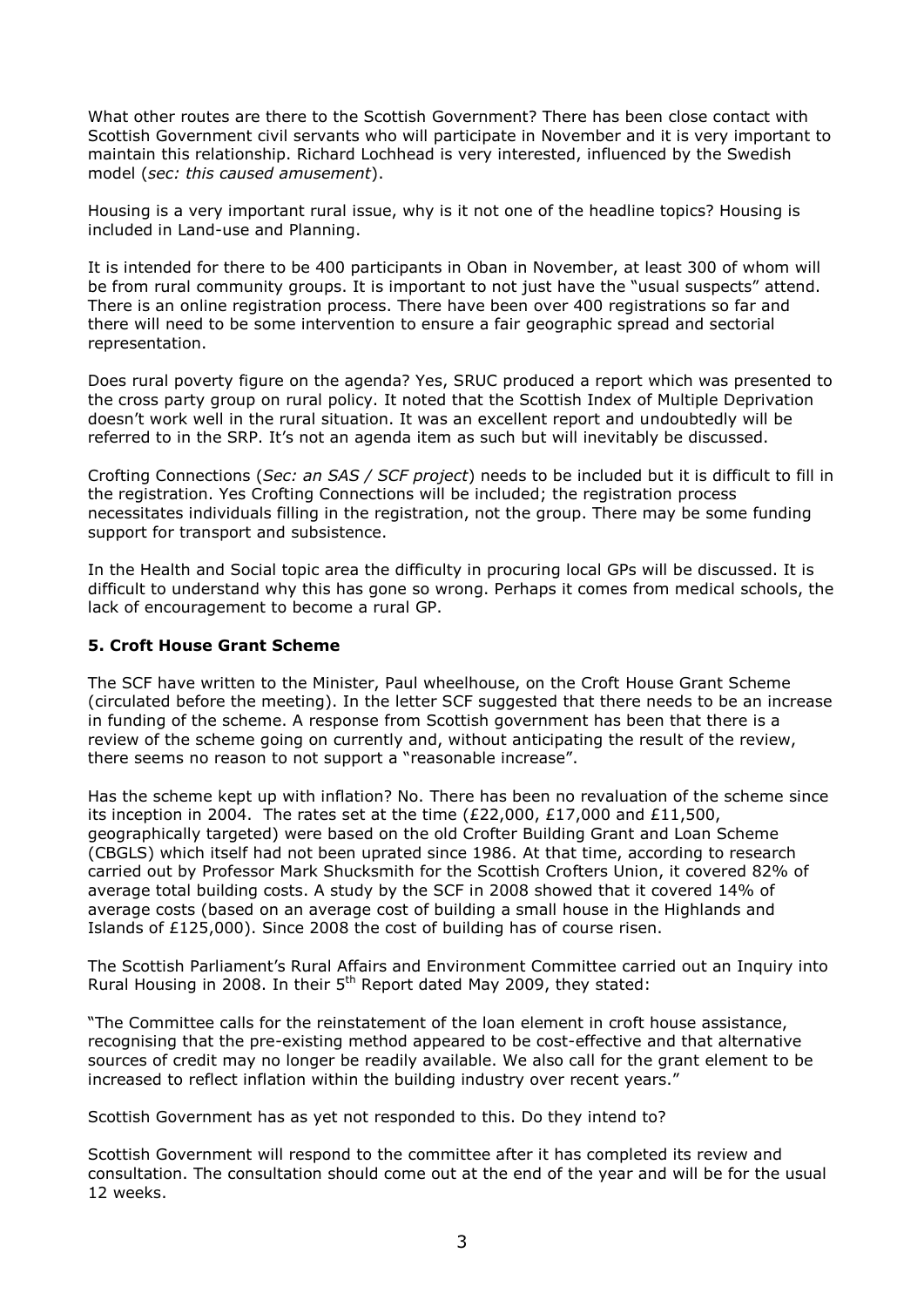Comment: crofters seem to have to wait for a lot of things, this being another. Response: legislative process takes time. Q: So when is the earliest we will see change? A: The consultation will go out at the end of the year and will take three months, after which perhaps another three months for process, so summer 2015 before it goes to Scottish Parliament (if negative, it just goes to committee).

Self-build has always been away of cost-effective building of Croft houses but now banks won't give loans on self-build. The Crofting Commission were looking at bank mortgages for selfbuild. They should be asked to report on progress. *Agreed*.

# **6. Crofting Development**

The leaflet has been produced by HIE explaining crofting community development.

Comment: there still is a lack of clarity about who does crofting development.

Response: HIE has responsibility for crofting community development and Scottish Government have a part to play; refer to Gordon Jackson's list from a few meetings ago. This has been elaborated in the leaflet. Scottish Government Crofting Stakeholder Forum (SGCSHF) will be monitoring crofting development.

Crofting development needs to be a standing item on the Cross Party Group on Crofting (CPGoC) agenda. Someone from SGCSHG needs to report to CPGoC, including the budget and accounts. *Agreed*.

# **7. CAP and Crofting**

There was no update available at this time, as such. However, Scottish Government will be writing to all farmers and crofters in November regarding the payment regions. Farmers and crofters will have 60 days to object.

There will be a Scottish Government Roadshow, covering pillar 1 in November and December and pillar 2 in January and February.

# *Discussion:*

How will region three be defined? Region 3 (LFASS category A) will be based on aerial photographs. Quite a lot of common grazing has no category and this will be automatically classed as Region 3. Crofters and farmers are urged to read the letter very carefully and to respond to Scottish Government if they object. For example PGRS could be classed as Region 3 so it will be for the crofter to prove it is Region 2.

Q: Is there any update on the coupled payments for sheep? A: Only Region 3 can claim it. Latest thoughts are that it will be based on one hogg Per 4 ha. It is classed as a UK wide scheme but is only available in Scotland.

Region 3 is to be paid  $\epsilon$ 10 per hectare. Q:  $\epsilon$ 10 was never mentioned in the consultation, why? A: NFUS pointed out that the large rough grazing areas could dig into the budget and lobbied strongly for having a Region 3.

Sporting estates have been added to the negative list. It will be their responsibility to prove agricultural activity.

Q: What is the definition of minimum activity? A: This is a work in progress.

Comment: farmers and crofters were told to diversify but now they are told if you have no livestock you get no money. Response: diversification is in pillar 2.